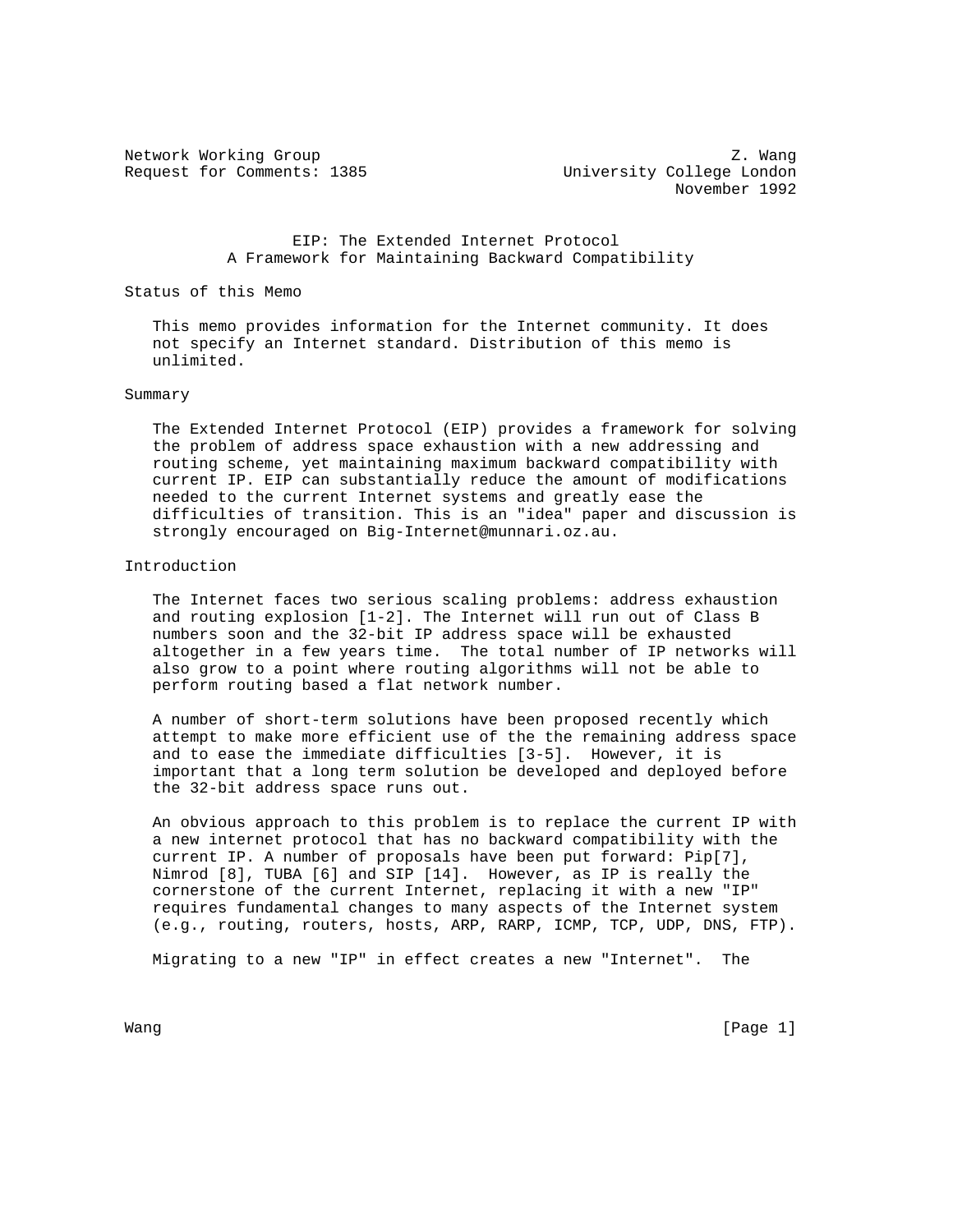development and deployment of such a new "Internet" would take a very large amount of time and effort. In particular, in order to maintain interoperability between the old and new systems during the transition period, almost all upgraded systems have to run both the new and old versions in parallel and also have to determine which version to use depending on whether the other side is upgraded or not.

 Let us now have a look at the detailed changes that will be required to replace the current IP with a completely new "IP" and to maintain the interoperability between the new and the old systems.

- 1) Border Routers: Border routers have to be upgraded and to provide address translation service for IP packets across the boundaries. Note that the translation has to be done on the outgoing IP packets as well as the in-coming packets to IP hosts.
- 2) Subnet Routers: Subnet Routers have to be upgraded and have to deal with both the new and the old packet formats.
- 3) Hosts: Hosts have to be upgraded and run both the new and the old protocols in parallel. Upgraded hosts also have to determine whether the other side is upgraded or not in order to choose the correct protocol to use.
- 4) DNS: The DNS has to be modified to provide mapping for domain names and new addresses.
- 5) ARP/RARP: ARP/RARP have to be modified, and upgraded hosts and routers have to deal with both the old and new ARP/RARP packets.
- 6) ICMP: ICMP has to be modified, and the upgraded routers have to be able to generate both both old and new ICMP packets. However, it may be impossible for a backbone router to determine whether the packet comes from an upgraded host or an IP host but translated by the border router.
- 7) TCP/UDP Checksum: The pseudo headers may have to be modified to use the new addresses.
- 8) FTP: The DATA PORT (PORT) command has to be changed to pass new addresses.

 In this paper, we argue that an evolutionary approach can extend the addressing space yet maintain backward compatibility. The Extended Internet Protocol (EIP) we present here can be used as a framework by which a new routing and addressing scheme may solve the problem of address exhaustion yet maintain maximum backward compatibility to

Wang [Page 2] wang manakalan kalendar kalendar (Page 2) ang pag-alan na kalendar (Page 2) ang pag-alan na kalendar (Page 2) ang pag-alan na kalendar (Page 2) ang pag-alan na kalendar (Page 2) ang pag-alan na kalendar (Page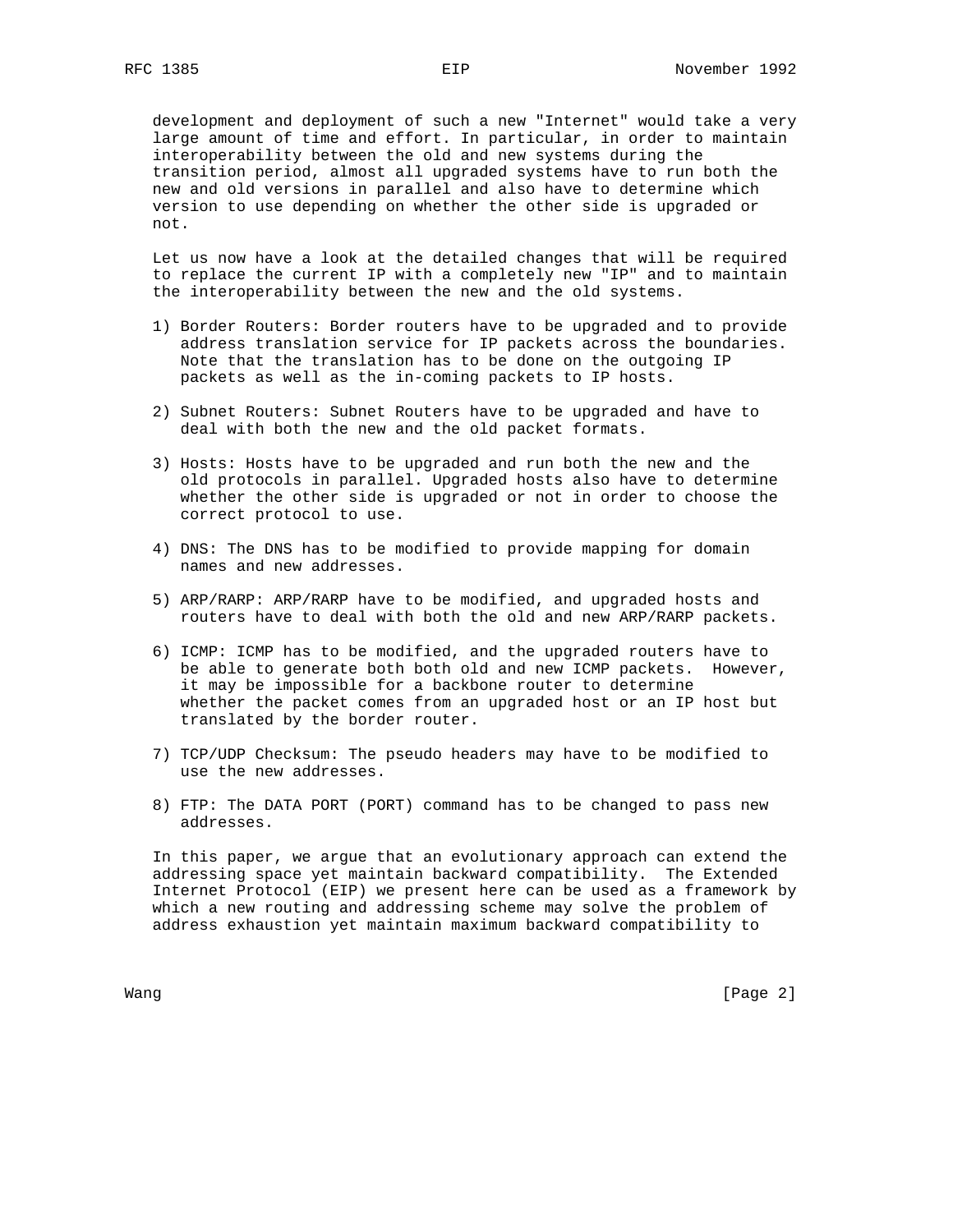current IP.

EIP has a number of very desirable features:

- 1) EIP allows the Internet to have virtually unlimited number of network numbers and over 10\*\*9 hosts in each network.
- 2) EIP is flexible to accommodate most routing and addressing schemes, such as those proposed in Nimrod [8], Pip [7], NSAP [9] and CityCodes [10]. EIP also allows new fields such as Handling Directive [7] or CI [11] to be added.
- 3) EIP can substantially reduce the amount of modifications to current systems and greatly ease the difficulties in transition. In particular, it does not require the upgraded hosts and subnet routers to run two set of protocols in parallel.
- 4) EIP requires no changes to all assigned IP addresses and subnet structures in local are networks. and requires no modifications to ARP/RARP, ICMP, TCP/UDP checksum.
- 5) EIP can greatly ease the difficulties of transition. During the transition period, no upgrade is required to the subnet routers. EIP hosts maintain full compatibility with IP hosts within the same network, even after the transition period. During the transition period, IP hosts can communicate with any hosts in other networks via a simple translation service.

 In the rest of the paper, IP refers to the current Internet Protocol and EIP refers to the Extended Internet Protocol (EIP is pronounced as "ape" - a step forward in the evolution  $:-)$ .

Extended Internet Protocol (EIP)

 The EIP header format is shown in Figure 1 and the contents of the header follows.

Wang [Page 3]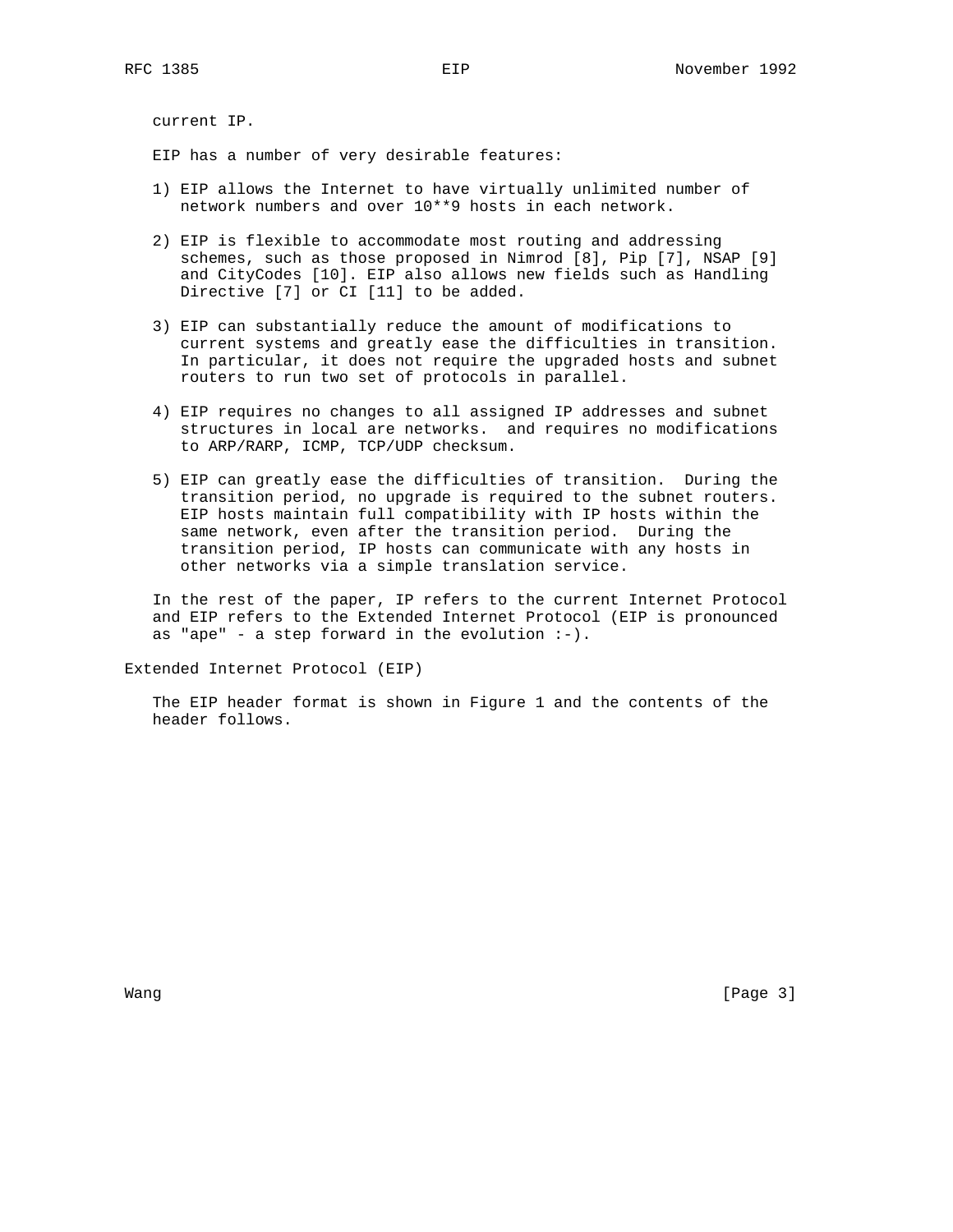|              | 1 2 3 4 5 6 7 8 9 0 1 2 3 4 5 6 7 8 9 0 1 2 3 4 5 6 7 8 9 |                                           |                                                       |  |
|--------------|-----------------------------------------------------------|-------------------------------------------|-------------------------------------------------------|--|
| Version      | Type of Service<br>IHL                                    |                                           | Total Length                                          |  |
|              | Identification                                            |                                           | Flags  Fragment Offset                                |  |
| Time to Live | Protocol<br>+-+-+-+-+-+-+-+-+-+-+-+-+-+-+                 |                                           | Header Checksum<br>+-+-+-+-+-+-+-+-+-+-+-+-+-+-+-+-+- |  |
|              | Source Host Number<br>+-+-+-+-+-+-+-+                     |                                           |                                                       |  |
|              | Destination Host Number                                   |                                           |                                                       |  |
| EIP          | TD                                                        | EIP Ext Length   EIP Extension (variable) |                                                       |  |

Figure 1: EIP Header Format

Version: 4 bits

 The Version field is identical to that of IP. This field is set purely for compatibility with IP hosts. It is not checked by EIP hosts.

IHL: 4 bits

 Internet Header Length is identical to that of IP. IHL is set to the length of EIP header purely for compatibility with IP. This field is not checked by EIP hosts. see below the EIP Extension Length field for more details)

Type of Service: 8 bits

The ToS field is identical to that of IP.

Total Length: 16 bits

The Total Length field is identical to that of IP.

Identification: 16 bits

The Identification field is identical to that of IP.

Flags: 3 bits

The Flags field is identical to that of IP.

Wang [Page 4]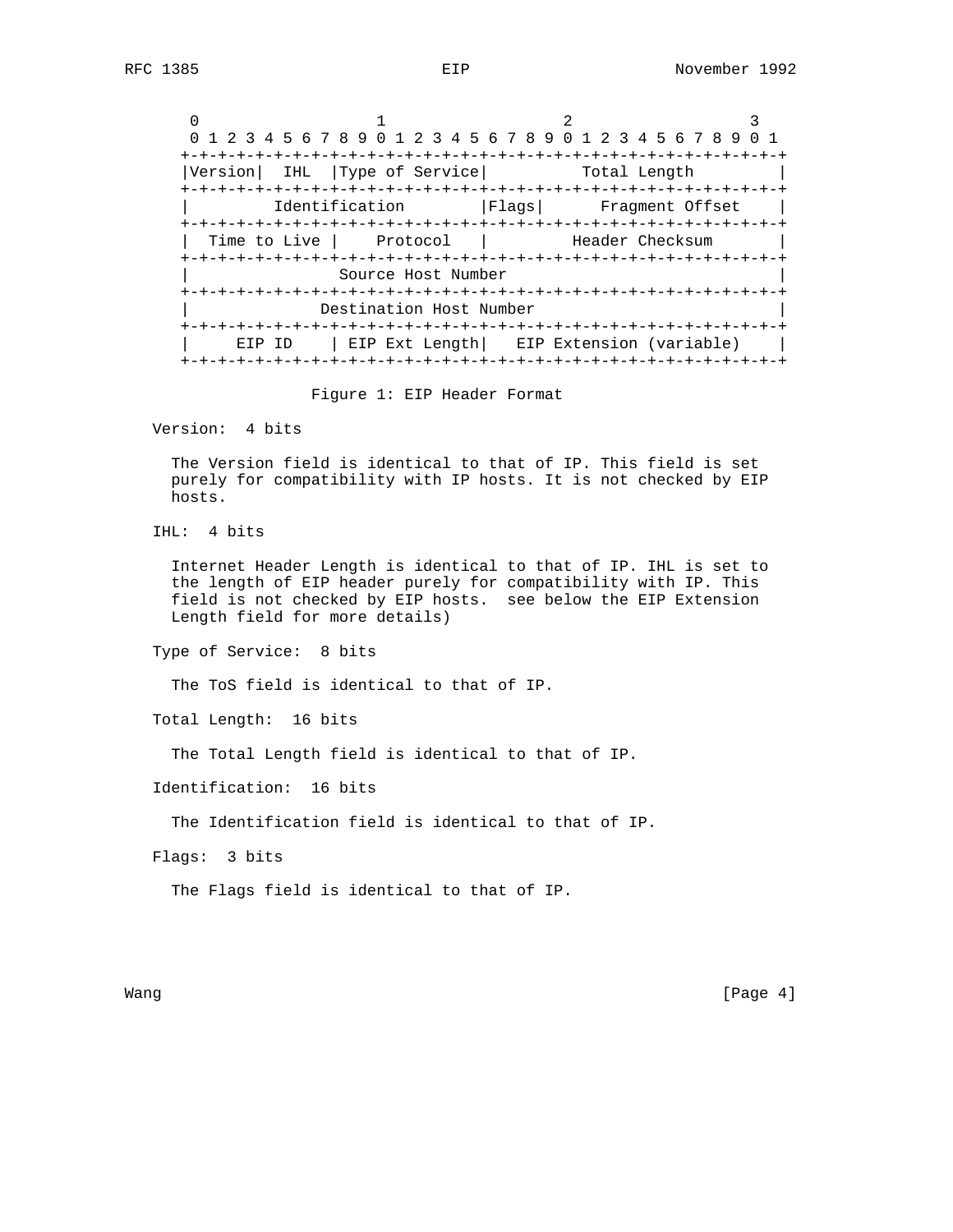Fragment Offset: 13 bits

The Fragment Offset field is identical to that of IP.

Time to Live: 8 bits

The Time to Live field is identical to that of IP.

Protocol: 8 bits

The Protocol field is identical to that of IP.

Header Checksum: 16 bits

The Header Checksum field is identical to that of IP.

Source Host Number: 32 bits

 The Source Host Number field is used for identifying the source host but is unique only within the source network (the equivalent of the host portion of the source IP address).

Destination Host Number: 32 bits

 The Destination Host Number field is used for identifying the destination host but is unique only within the destination network (the equivalent of the host portion of the destination IP address).

EIP ID: 8 bits

 The EIP ID field equals to 0x8A. The EIP ID value is chosen in such a way that, to IP hosts and IP routers, an EIP appears to be an IP packet with a new IP option of following parameters:

 COPY CLASS NUMBER LENGTH DESCRIPTION ---- ----- ------ ------ ----------<br>1 0 TBD var TBD var

Option: Type=TBD

EIP Extension Length: 8 bits

 The EIP Extension Length field indicates the total length of the EIP ID field, EIP Extension Length field and the EIP Extension field in octets. The maximum length that the IHL field above can specify is 60 bytes, which is considered too short in future. EIP hosts actually use the EIP Extension Length field to calculate the total header length:

Wang [Page 5] [Page 5] [Page 5] [Page 5] [Page 5] [Page 5] [Page 5] [Page 5] [Page 5] [Page 5] [Page 5] [Page 5] [Page 5] [Page 5] [Page 5] [Page 5] [Page 5] [Page 5] [Page 5] [Page 5] [Page 5] [Page 5] [Page 5] [Page 5] [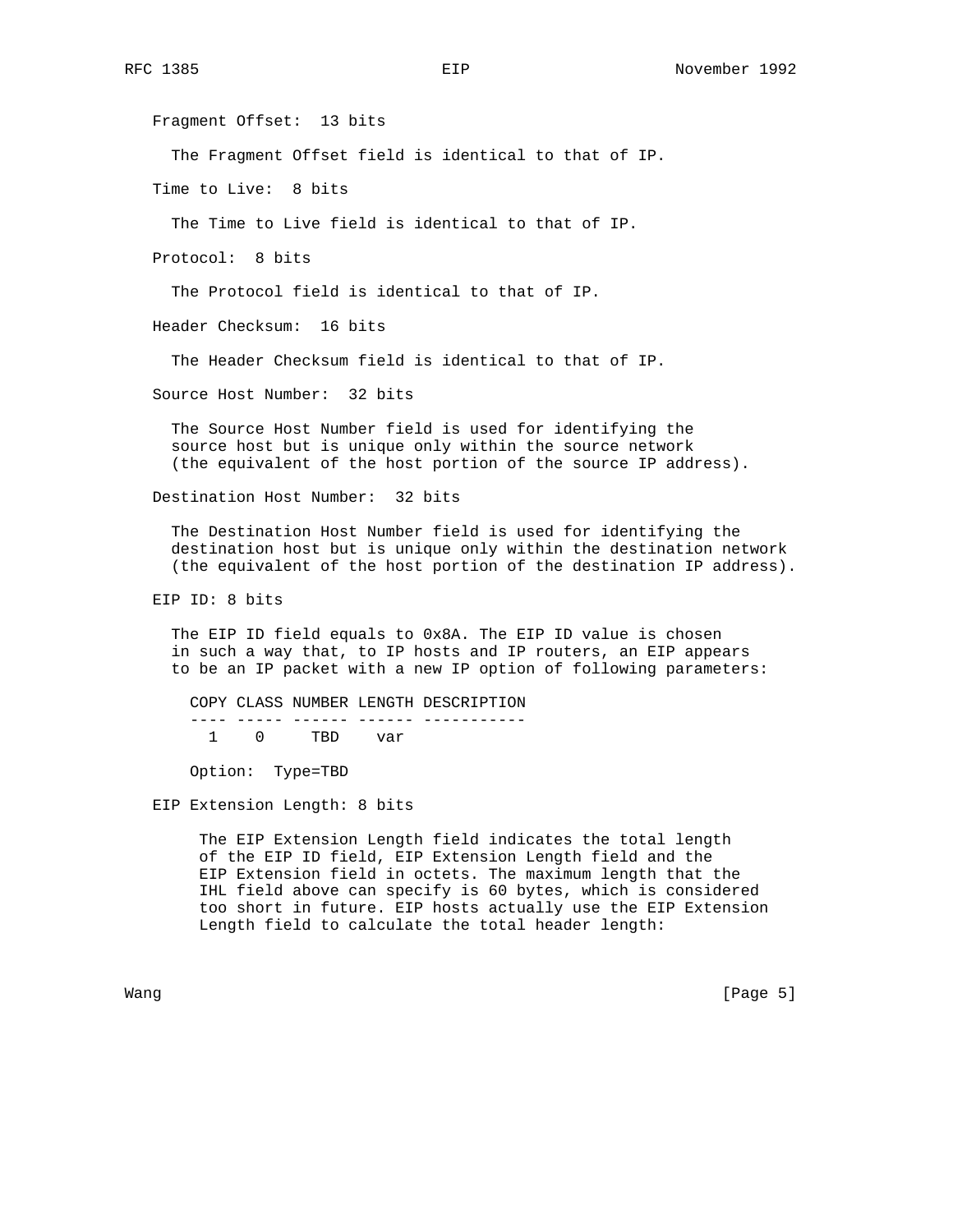The total header length = EIP Extension Length + 20.

The maximum header length of an EIP packet is then 276 bytes.

EIP Extension: variable

 The EIP Extension field holds the Source Network Number, Destination Network Number and other fields. The format of the Extension field is not specified here. In its simplest form, it can be used to hold two fixed size fields as the Source Network Number and Destination Network Number as the extension to the addressing space. Since the Extension field is variable in length, it can accommodate almost any routing and addressing schemes. For example, the Extension field can be used to hold "Routing Directive" etc specified in Pip [7] or "Endpoint IDs" suggested in Nimrod [8], or the "CityCode" [10]. It can also hold other fields such as the "Handling Directive" [7] or "Connectionless ID" [11].

 EIP achieves maximum backward compatibility with IP by making the extended space appear to be an IP option to the IP hosts and routers.

 When an IP host receives an EIP packets, the EIP Extension field is safely ignored as it appears to the IP hosts as an new, therefore an unknown, IP option. As a result, there is no need for translation for in-coming EIP packets destined to IP hosts and there is also no need for subnet routers to be upgraded during the transition period see later section for more details).

 EIP hosts or routers can, however, determine whether a packet is an IP packet or an EIP packet by examining the EIP ID field, whose position is fixed in the header.

 The EIP Extension field holds the Source and Destination Network Numbers, which are only used for communications between different networks. For communications within the same network, the Network Numbers may be omitted. When the Extension field is omitted, there is little difference between an IP packet and an EIP packet. Therefore, EIP hosts can maintain completely compatibility with IP hosts within one network.

 In EIP, the Network Numbers and Host Numbers are separate and the IP address field is used for the Host Number in EIP. There are a number of advantages:

 1) It maintains full compatibility between IP hosts and EIP hosts for communications within one network. Note that the Network Number is not needed for communications within one network. A

Wang [Page 6] [Page 6] [Page 6] [Page 6] [Page 6] [Page 6] [Page 6] [Page 6] [Page 6] [Page 6] [Page 6] [Page 6] [Page 6] [Page 6] [Page 6] [Page 6] [Page 6] [Page 6] [Page 6] [Page 6] [Page 6] [Page 6] [Page 6] [Page 6] [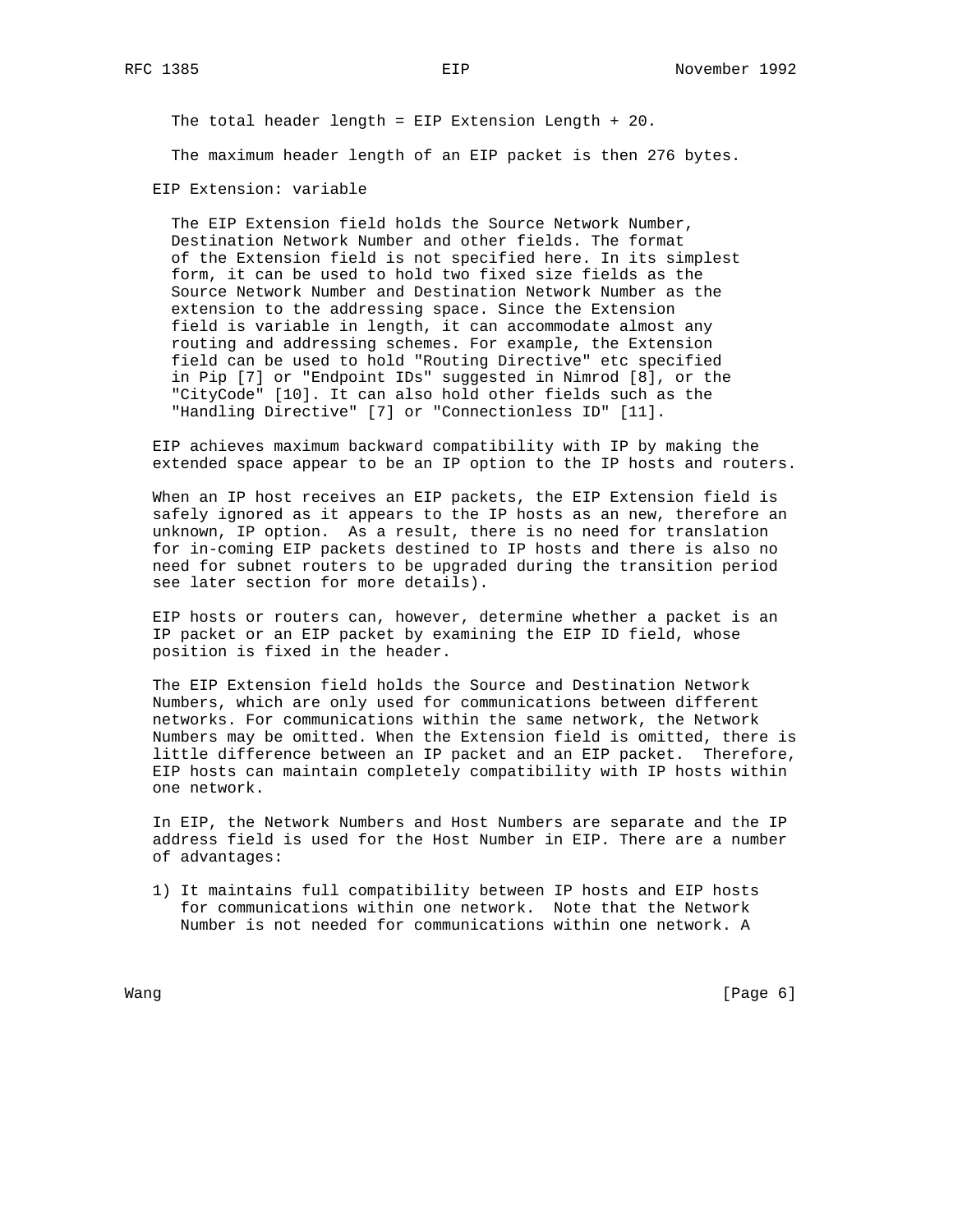host can omit the Extension field if it does not need any other information in the Extension field, when it communicates with another host within the same network.

- 2) It allows the IP subnet routers to route EIP packet by treating the Host Number as the IP address during the transition period, therefore the subnet routers are not required to be updated along the border routers.
- 3) It allows ARP/RARP to work with both EIP and IP hosts without any modifications.
- 4) It allows the translation at the border routers much easier. During the transition period when the IP addresses are still unique, the network portion of the IP addresses can be directly extracted and mapped to EIP Network Numbers.

Modifications to IP Systems

 In this section, we outline the modifications to the IP systems that are needed for transition to EIP. Because of the similarity between the EIP and IP, the amount of modifications needed to current systems are substantially reduced.

- 1) Network Numbers: Each network has to be assigned a new EIP Network Number based on the addressing scheme used. The mapping between the IP network numbers and the EIP Network Numbers can be used for translation service (see below).
- 2) Host Numbers: There is no need for assigning EIP Host Numbers. All existing hosts can use their current IP addresses as their EIP Host Numbers. New machines may be allocated any number from the 32-bit Host Number space since the structure posed on IP addressing is no longer necessary. However, during the transition, allocation of EIP Host Numbers should still follow the IP addressing rule, so that the EIP Host Numbers are still globally unique and can still be interpreted as IP addresses. This will allow a more gradual transition to EIP (see below).
- 3) Translation Service: During the transition period when the EIP Host Numbers are still unique, an address translation service can be provided to IP hosts that need communicate with hosts in other networks cross the upgraded backbone networks. The translation service can be provided by the border routers. When a border router receives an IP packet, it obtains the Destination Network Number by looking up in the mapping table between IP network numbers and EIP Network Numbers. The border router then adds the Extension field with the Source and Destination Network

Wang [Page 7]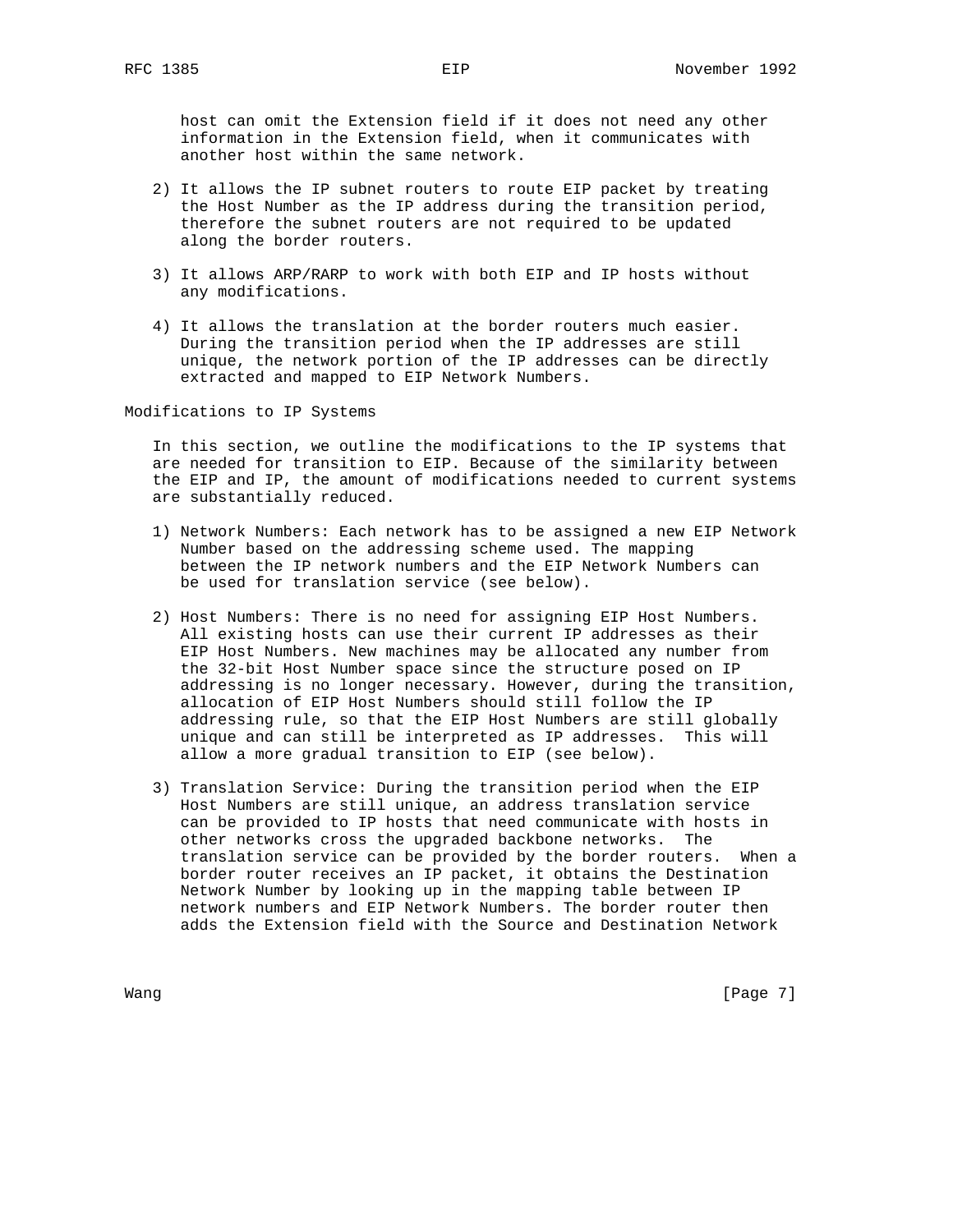Numbers into the packet, and forwards to the backbone networks. It is only necessary to translate the out-going IP packets to the EIP packets. There is no need to translate the EIP packets back to IP packets even when they are destined to IP hosts. This is because that the Extension field in the EIP packets appears to IP hosts just an unknown IP option and is ignored by the IP hosts during the processing.

- 4) Border Routers: The new EIP Extension has to be implemented and routing has to be done based on the Network Number in the EIP Extension field. The border routers may have to provide the translation service for out-going IP packets during the transition period.
- 5) Subnet Routers: No modifications are required during the transition period when EIP Host Numbers (which equals to the IP addresses) are still globally unique. The subnet routing is carried out based on the EIP Host Numbers and when the EIP Host IDs are still unique, subnet routers can determine, by treating the EIP Host Number as the IP addresses, whether a packet is destined to remote networks or not and forward correctly. The Extension field in the EIP packets also appear to the IP subnet routers an unknown IP option and is ignored in the processing. However, subnet routers eventually have to implement the EIP Extension and carry out routing based on Network Numbers when EIP Host Numbers are no longer globally unique.
- 6) Hosts: The EIP Extension has to be implemented. routing has to be done based on the Network Number in the EIP Extension field, and also based on the Host Number and subnet mask if subnetting is used. IP hosts may communication with any hosts within the same network at any time. During the transition period when the EIP Host Numbers are still unique, IP hosts can communicate with any hosts in other network via the translation service.
- 7) DNS: A new resource record (RR) type "N" has to be added for EIP Network Numbers. The RR type "A", currently used for IP addresses, can still be used for EIP Host Numbers. RR type "N" entries have to be added and RR type "PTR" to be updated. All other entries remain unchanged.
- 8) ARP/RARP: No modifications are required. The ARP and RARP are used for mapping between EIP Host Numbers and physical addresses.
- 9) ICMP: No modifications are required.
- 10) TCP/UDP Checksum: No modifications are required. The pseudo

Wang [Page 8] [Page 8] [Page 8] [Page 8] [Page 8] [Page 8] [Page 8] [Page 8] [Page 8] [Page 8] [Page 8] [Page 8] [Page 8] [Page 8] [Page 8] [Page 8] [Page 8] [Page 8] [Page 8] [Page 8] [Page 8] [Page 8] [Page 8] [Page 8] [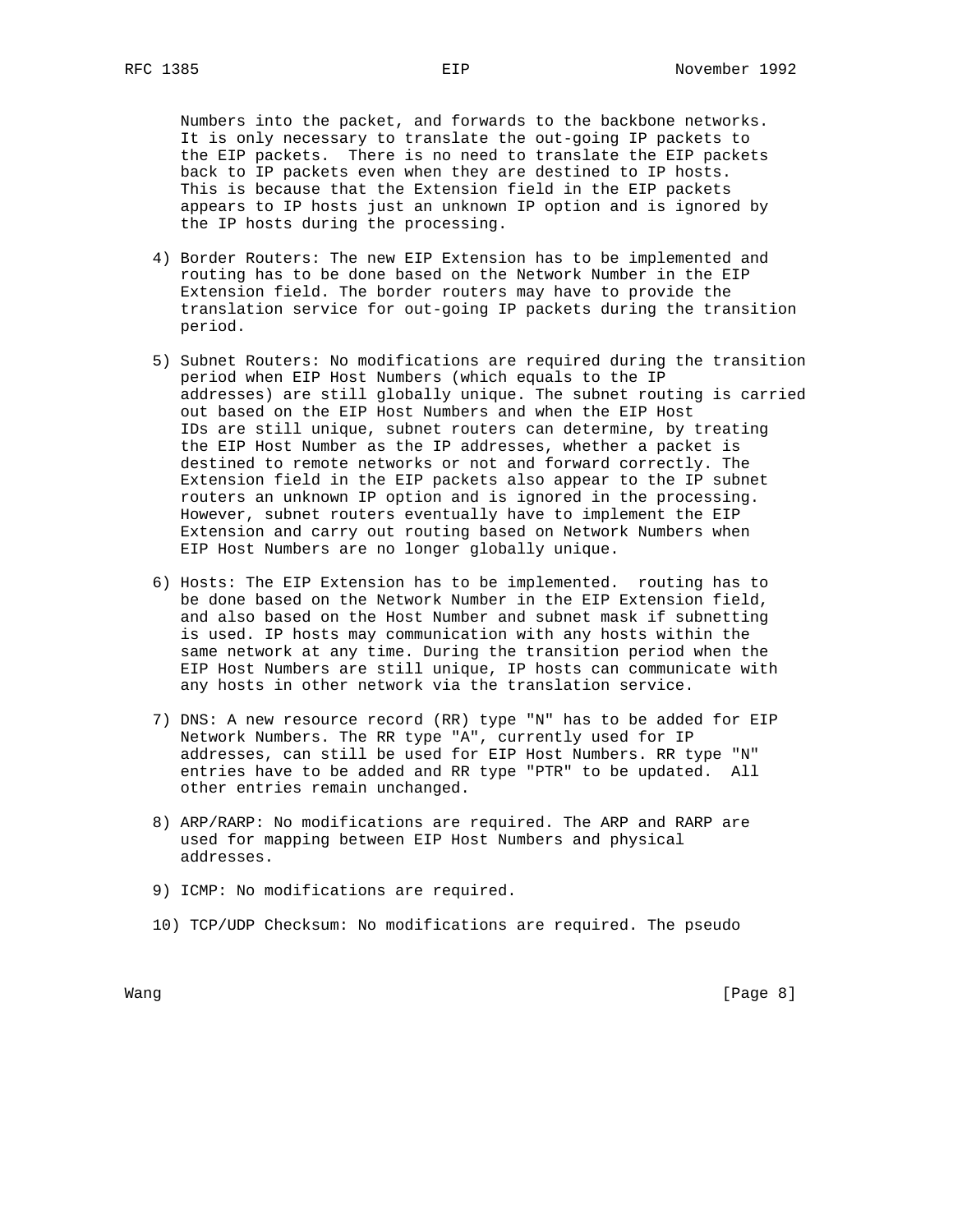header includes the EIP Source and Destination IDs instead of the source and destination IP addresses.

 11) FTP: No modifications are required during the transition period when the IP hosts can still communicate with hosts in other networks via the translation service. After the transition period, however, the "DATA Port (Port)" command has to be modified to pass the port number only and ignore the IP address. A new FTP command may be created to pass both the port number and the EIP address to allow a third party to be involved in the file transfer.

Transition to EIP

In this section, we outline a plan for transition to EIP.

 EIP can greatly reduce the complexity of transition. In particular, there is no need for the updated hosts and subnet routers to run two protocols in parallel in order to achieve interoperability between old and new systems. During the transition, IP hosts can still communicate with any machines in the same network without any changes. When the EIP Host Numbers (i.e., the 32-bit IP addresses) are still globally unique, IP hosts can contact hosts in other networks via translation service provided in the border routers.

The transition goes as follows:

Phase 0:

- a) Choose an addressing and routing scheme for the Internet.
- b) Implement the routing protocol.
- c) Assign new Network Numbers to existing networks.

Phase 1:

- a) Update all backbone routers and border routers.
- b) Update DNS servers.
- c) Start translation service.

Phase 2:

a) Update first the key hosts such as mail servers, DNS servers,

 FTP servers and central machines. b) Update gradually the rest of the hosts.

Phase 3:

- a) Update subnet routers
- b) Withdraw the translation service.

 The translation service can be provided as long as the Host IDs (i.e., the 32-bit IP address) are still globally unique. When the IP

Wang [Page 9] [Page 9] [Page 9] [Page 9] [Page 9] [Page 9] [Page 9] [Page 9] [Page 9] [Page 9] [Page 9] [Page 9] [Page 9] [Page 9] [Page 9] [Page 9] [Page 9] [Page 9] [Page 9] [Page 9] [Page 9] [Page 9] [Page 9] [Page 9] [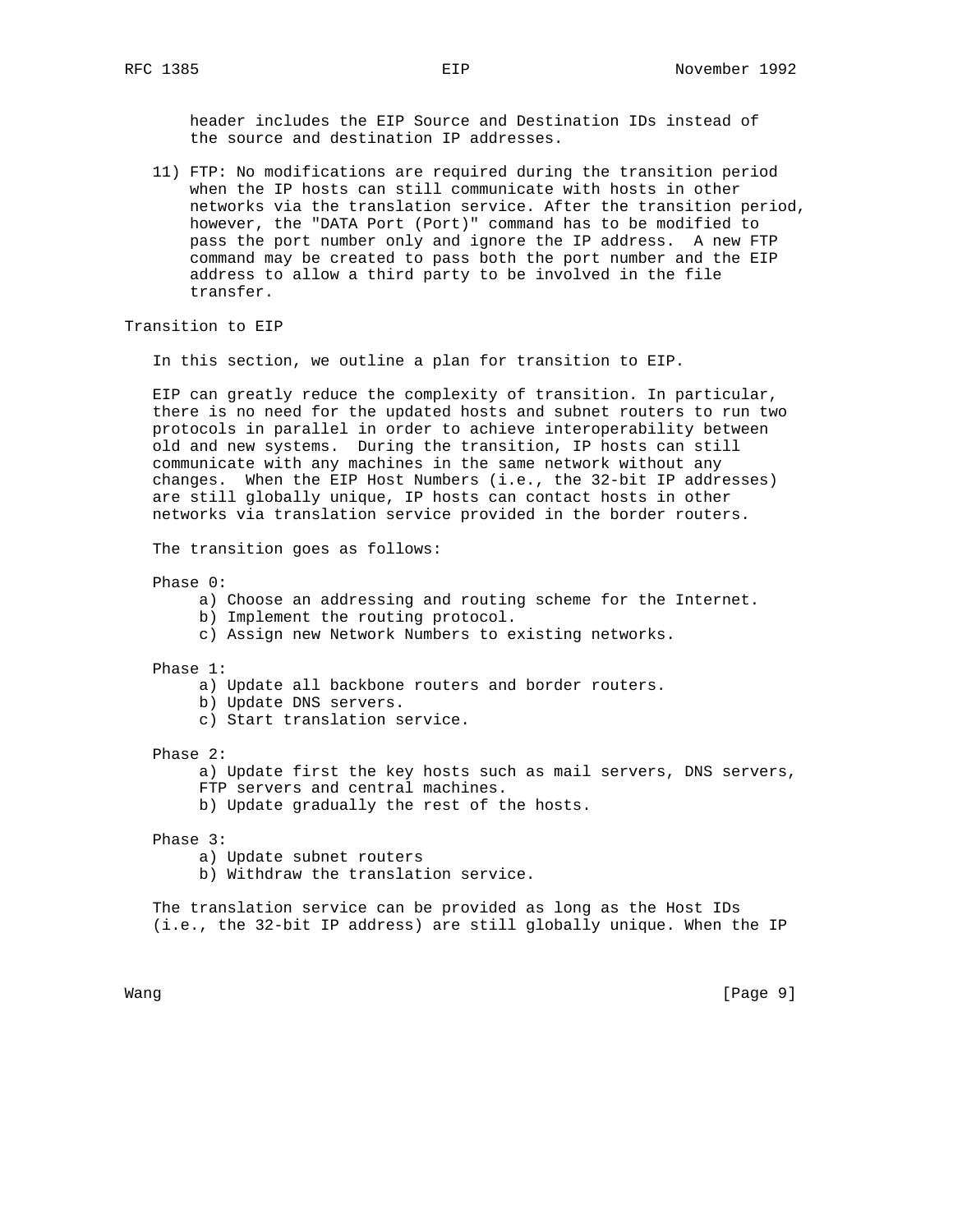address space is exhausted, the translation service will be withdrawn and the remaining IP hosts can only communicate with hosts within the the same network. At the same time, networks can use any numbers in the 32-bit space for addressing their hosts.

## Related Work

 A recent proposal called IPAE by Hinden and Crocker also attempts to minimize the modifications to the current IP system yet to extend the addressing space [12]. IPAE uses encapsulation so that the extended space is carried as IP data. However, it has been found that the 64 bits IP data returned by an ICMP packet is too small to hold the Global IP addresses. Thus, when a router receives an ICMP generated by an old IP host, it is not able to convert it into a proper ICMP packet. More details can be found in [13].

## Discussions

 EIP does not necessary increase the header length significantly as most of the fields in the current IP will be still needed in the new internet protocol. There are debates as to whether fragmentation and header checksum are necessary in the new internet protocol but no consensus has been reached.

 EIP assumes that IP hosts and routers ignore unknown IP option silently as required by [15,16]. Some people have expressed some concerns as to whether current IP routers and hosts in the Internet can deal with unknown IP options properly.

 In order to look into the issues further, we carried out a number of experiments over the use of IP option. We selected 35 hosts over 30 countries across the Internet. A TCP test program (based on ttcp.c) then transmitted data to the echo port (tcp port 7) of each of the hosts. Two tests were carried out for each host, one with an unknown option (type 0x8A, length 40 bytes) and the other without any options.

 It is difficult to ensure that the conditions under which the two tests run are identical but we tried to make them as close as possible. The two tests (test-opt and test-noopt) run on the same machine a Sun4) in parallel, i.e., "test-opt& ; test-noopt&" and then again in the reverse order, i.e., "test-noopt& ; test-opt&", so each test pair actually run twice. Each host was ping'ed before the tests so that the domain name information was cached before the name lookup.

 The experiments were carried out at three sites: UCL, Bellcore and Cambridge University. The tcp echo throughput (KB/Sec) results are

Wang [Page 10]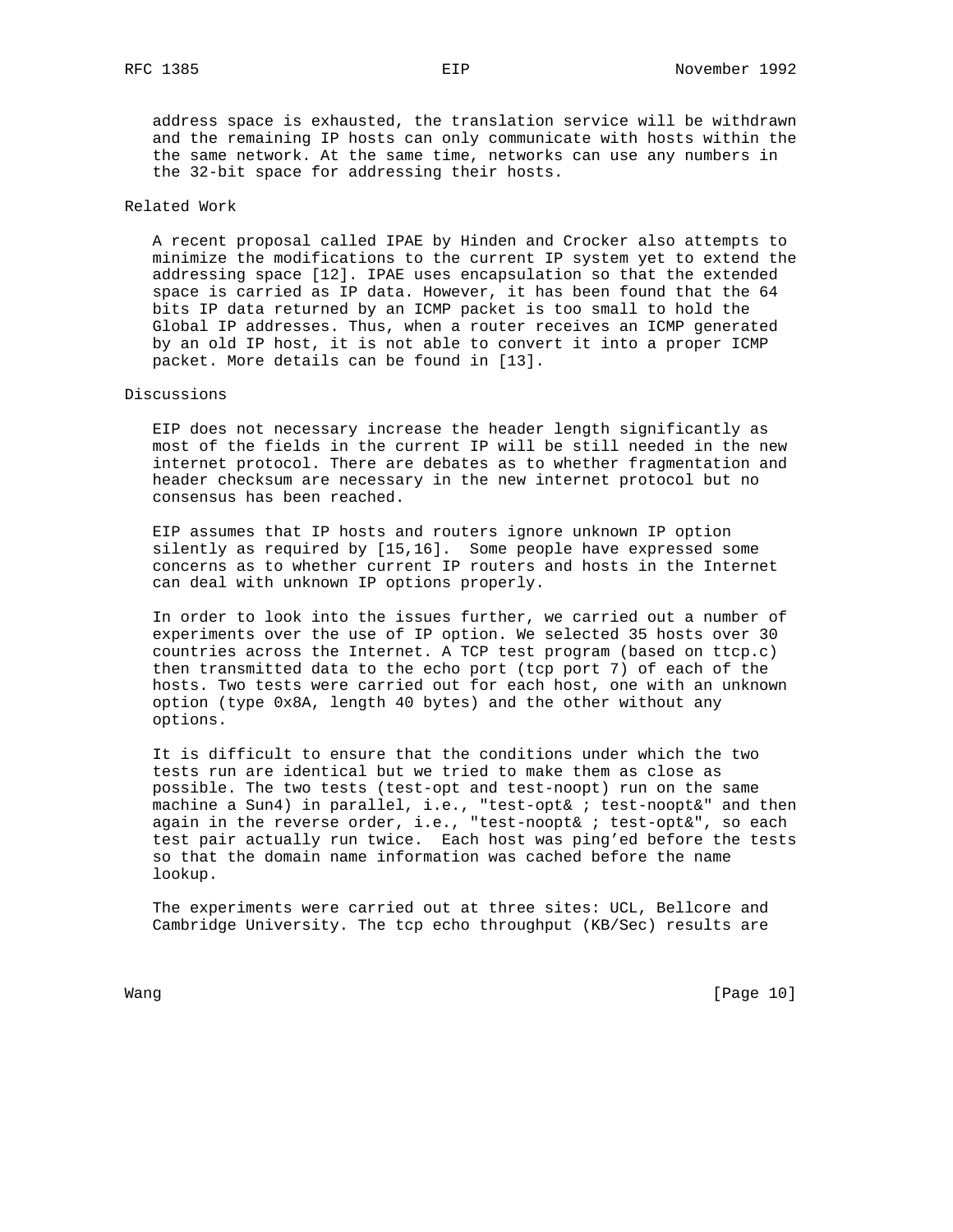listed in Appendix.

 The results show that the IP option was dealt with properly and there is no visible performance difference under the test setup.

References

- [1] Chiappa, N., "The IP Addressing Issue", Work in Progress, October 1990.
- [2] Clark, D., Chapin, L., Cerf, V., Braden, R., and R. Hobby, "Towards the Future Architecture", RFC 1287, MIT, BBN, CNRI, ISI, UCDavis , December 1991.
- [3] Solensky, F. and F. Kastenholz, "A Revision to IP Address Classifications", Work in Progress, March 1992.
- [4] Fuller, V., Li, T., Yu, J., and K. Varadhan, "Supernetting: an Address Assignment and Aggregation Strategy", RFC 1338, BARRNet, cisco, Merit, OARnet, June 1992.
- [5] Wang, Z., and J. Crowcroft, "A Two-Tier Address Structure for the Internet: a solution to the problem of address space exhaustion", RFC 1335, University College London, May 1992.
- [6] Callon, R., "TCP and UDP with Bigger Addresses (TUBA), a Simple Proposal for Internet Addressing and Routing", RFC 1347, DEC, June 1992.
- [7] Tsuchiya, P., "Pip: The 'P' Internet Protocol", Work in Progress, May 1992
- [8] Chiappa N., "A New IP Routing and Addressing Architecture", Work in Progress, 1992.
- [9] Colella, R., Gardner, E., and R. Callon, "Guidelines for OSI NSAP Allocation in the Internet" RFC 1237, NIST, Mitre, DEC, July 1991.
- [10] Deering, S., "City Codes: An Alternative Scheme for OSI NSAP Allocation in the Internet", Work in Progress, January 1992.
- [11] Clark, D., "Building routers for the routing of tomorrow", in his message to Big-Interent@munnari.oz.au, 14 July 1992.
- [12] Hinden, R., and D. Crocker, "A Proposal for IP Address Encapsulation (IPAE): A Compatible Version of IP with Large Addresses", Work in Progress, July 1992.

Wang [Page 11]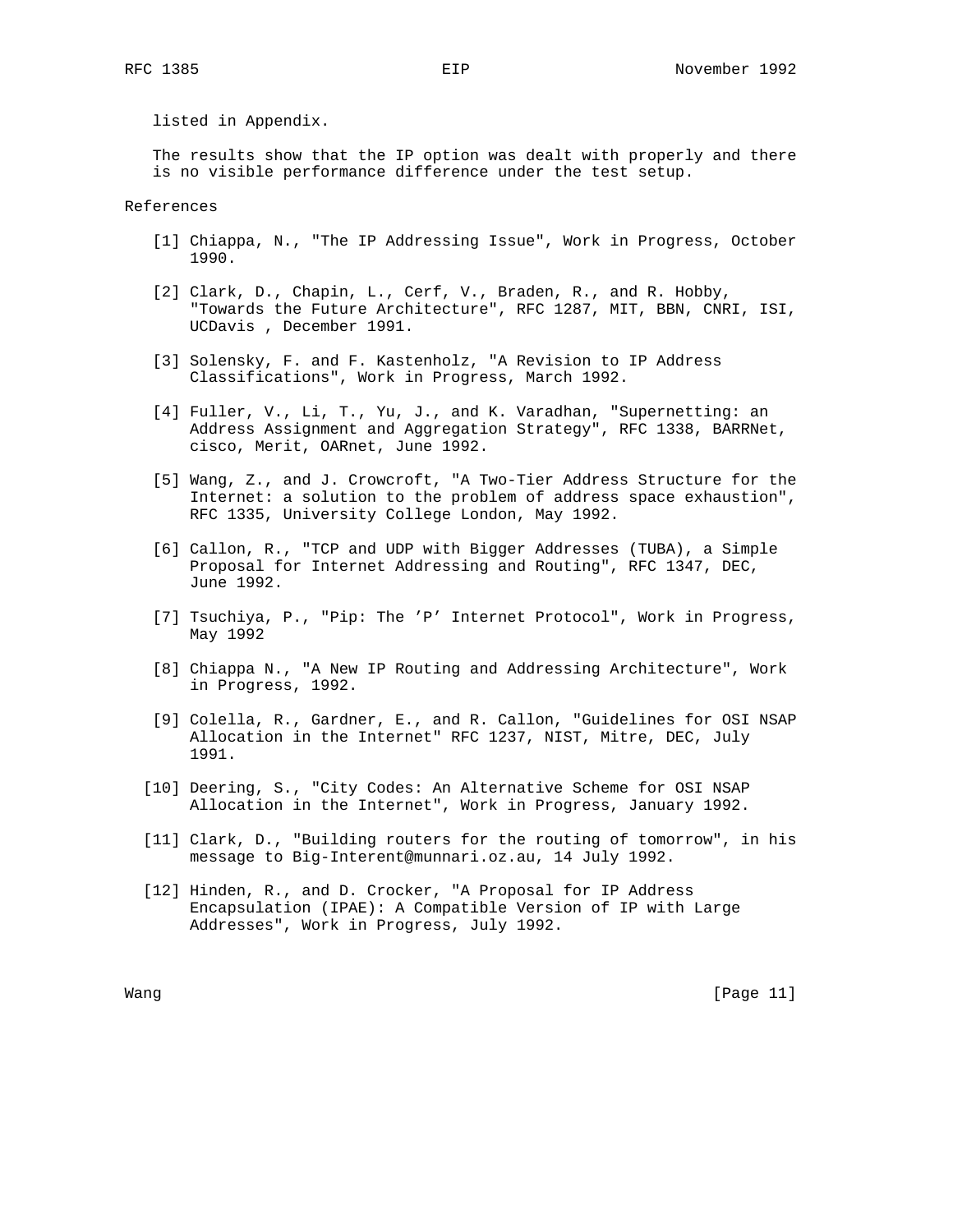- [13] Partridge, C., "Re: Note on implementing IPAE", in his message to Big-Interent@munnari.oz.au, 17 July 1992.
- [14] Deering, S., "SIP: Simple Internet Protocol", Work in Progress, September 1992.
- [15] Braden, R., Editor, "Requirements for Internet Hosts -- Communication Layers", RFC 1122, ISI, October 1989.
- [16] Almquist, P., Editor, "Requirements for IP Routers", Work in Progress, October 1991.

# Appendix

Throughput Test from UCL (sartre.cs.ucl.ac.uk)

| Destination Host     | test-noopt test-opt |                     |
|----------------------|---------------------|---------------------|
| oliver.cs.mcgill.ca  | 1.128756            | 1.285345            |
| oliver.cs.mcqill.ca  | 1.063096            | 1.239709            |
| bertha.cc.und.ac.za  | 0.094336            | 0.043917            |
| bertha.cc.und.ac.za  | 0.075681            | 0.057120            |
| vnet3.vub.ac.be      |                     | 2.090622 2.228181   |
| vnet3.vub.ac.be      | 1.781374            | 1.692740            |
| itdsrv1.ul.ie        | 1.937596            | 2.062579            |
| itdsrv1.ul.ie        |                     | 1.928313 1.936784   |
| sunic.sunet.se       | 11.064797           | 11.724055           |
| sunic.sunet.se       | 10.861720           | 10.840306           |
| pascal.acm.org       |                     | 2.463790 0.810133   |
| pascal.acm.org       | 1.619088            | 0.860198            |
| iti.gov.sg           | 1.565320            | 1.983795            |
| iti.gov.sg           | 1.564788            | 1.921803            |
| rzusuntk.unizh.ch    | 9.903805            | 11.335920           |
| rzusuntk.unizh.ch    | 9.597806            | 10.678098           |
| funet.fi             | 9.897876 9.382925   |                     |
| funet.fi             |                     | 10.487118 11.023745 |
| odin.diku.dk         | 5.851407            | 5.482946            |
| odin.diku.dk         | 5.992257            | 6.243283            |
| cphkvx.cphk.hk       | 0.758044            | 0.844406            |
| cphkvx.cphk.hk       | 0.784532            | 0.745606            |
| bootes.cus.cam.ac.uk | 28.341705 29.655824 |                     |
| bootes.cus.cam.ac.uk | 24.804125           | 23.240990           |
| pesach.jct.ac.il     | 1.045922            | 1.115802            |
| pesach.jct.ac.il     | 1.330429            | 0.978184            |
| sunl.sara.nl         | 10.546733           | 11.500778           |
| sun1.sara.nl         | 9.624833            | 10.214136           |
| cocos.fuw.edu.pl     |                     | 1.747777 1.702324   |
| cocos.fuw.edu.pl     | 1.676151            | 1.716435            |

Wang [Page 12]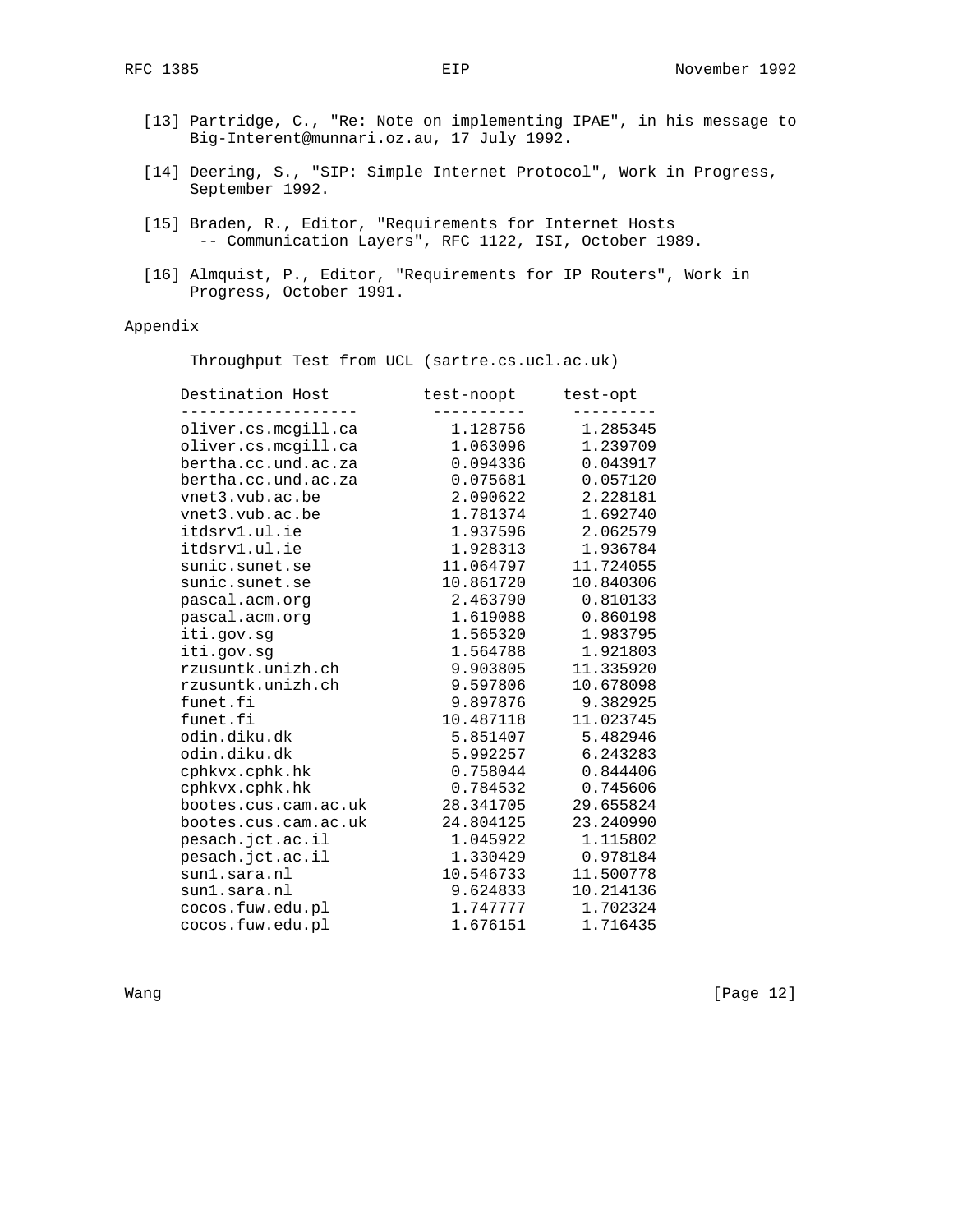| apple.com               | 4.449559 | 4.145081 |
|-------------------------|----------|----------|
| apple.com               | 6.431675 | 5.520443 |
| gorgon.tf.tele.no       | 1.199810 | 1.374546 |
| gorgon.tf.tele.no       | 0.508642 | 0.993261 |
| kogwy.cc.keio.ac.jp     | 3.626448 | 3.249590 |
| kogwy.cc.keio.ac.jp     | 3.913777 | 4.094849 |
| exu.inf.puc-rio.br      | 1.913925 | 1.795235 |
| exu.inf.puc-rio.br      | 1.154936 | 1.114775 |
| inria.inria.fr          | 2.299561 | 0.599665 |
| inria.inria.fr          | 1.219282 | 0.873672 |
| kum.kaist.ac.kr         | 0.252704 | 0.254199 |
| kum.kaist.ac.kr         | 0.236196 | 0.172367 |
| sunipc1.labein.es       | 1.398777 | 1.243588 |
| sunipc1.labein.es       | 0.876177 | 0.602964 |
| wifosy.wsr.ac.at        | 0.531153 | 0.803387 |
| wifosv.wsr.ac.at        | 0.773935 | 0.557798 |
| uunet.uu.net            | 7.813556 | 6.764543 |
| uunet.uu.net            | 7.969203 | 6.657325 |
| infnsun.aquila.infn.it  | 2.321197 | 2.402477 |
| infnsun.aquila.infn.it  | 2.400196 | 2.695016 |
| muttley.fc.ul.pt        | 0.545775 | 0.434672 |
| muttley.fc.ul.pt        | 0.284124 | 0.266017 |
| dmssyd.syd.dms.csiro.au | 2.734685 | 2.857545 |
| dmssyd.syd.dms.csiro.au | 1.168154 | 1.462789 |
| hamlet.caltech.edu      | 2.552804 | 2.897286 |
| hamlet.caltech.edu      | 3.839141 | 2.407945 |
| sztaki.hu               | 0.294196 | 0.403697 |
| sztaki.hu               | 0.236260 | 0.388755 |
| menvax.restena.lu       | 0.465066 | 0.515361 |
| menvax.restena.lu       | 0.358646 | 0.511985 |
| nctu.edu.tw             | 0.484372 | 0.816722 |
| nctu.edu.tw             | 0.705733 | 1.109228 |
| xalapa.lania.mx         | 0.899529 | 0.822544 |
| xalapa.lania.mx         | 1.150058 | 0.881713 |
| truth.waikato.ac.nz     | 1.438481 | 1.993749 |
| truth.waikato.ac.nz     | 1.325041 | 1.833999 |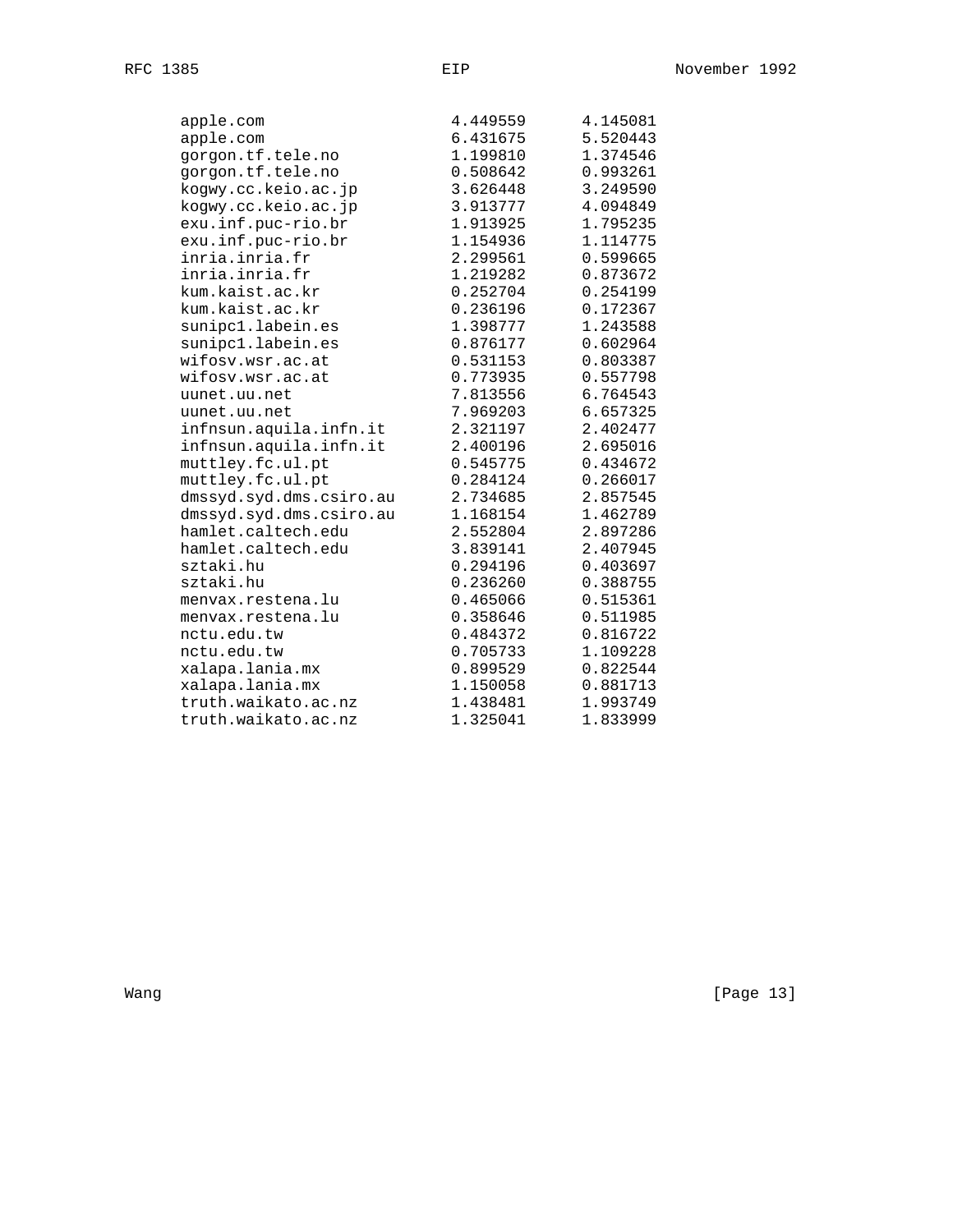Throughput Test from Bellcore (latour.bellcore.com)

| Destination Host     | test-noopt | test-opt  |
|----------------------|------------|-----------|
| oliver.cs.mcgill.ca  | 1.820014   | 2.128104  |
| oliver.cs.mcgill.ca  | 1.979981   | 1.866815  |
| bertha.cc.und.ac.za  | 0.099289   | 0.035877  |
| bertha.cc.und.ac.za  | 0.118627   | 0.103763  |
| vnet3.vub.ac.be      | 0.368476   | 0.694463  |
| vnet3.vub.ac.be      | 0.443269   | 0.644050  |
| itdsrv1.ul.ie        | 0.721444   | 0.960068  |
| itdsrv1.ul.ie        | 0.713952   | 0.953275  |
| sunic.sunet.se       | 2.989907   | 2.956766  |
| sunic.sunet.se       | 2.100563   | 2.010292  |
| pascal.acm.org       | 2.487185   | 3.896253  |
| pascal.acm.org       | 1.944085   | 4.269323  |
| iti.gov.sg           | 2.401733   | 2.735445  |
| iti.gov.sg           | 2.950990   | 2.793121  |
| rzusuntk.unizh.ch    | 4.094820   | 3.618023  |
| rzusuntk.unizh.ch    | 2.952650   | 2.245001  |
| funet.fi             | 6.703408   | 5.928008  |
| funet.fi             | 7.389722   | 5.815122  |
| odin.diku.dk         | 2.094152   | 2.450695  |
| odin.diku.dk         | 5.362362   | 4.690722  |
| cphkvx.cphk.hk       | 0.092698   | 0.106880  |
| cphkvx.cphk.hk       | 0.496394   | 0.681994  |
| bootes.cus.cam.ac.uk | 2.632951   | 2.631322  |
| bootes.cus.cam.ac.uk | 3.717170   | 1.335914  |
| pesach.jct.ac.il     | 0.684029   | 0.921621  |
| pesach.jct.ac.il     | 0.390263   | 1.095265  |
| sun1.sara.nl         | 3.186035   | 2.325166  |
| sun1.sara.nl         | 3.053797   | 3.081236  |
| cocos.fuw.edu.pl     | 0.154405   | 0.124795  |
| cocos.fuw.edu.pl     | 0.120283   | 0.105825  |
| apple.com            | 12.588979  | 12.957880 |
| apple.com            | 13.861733  | 12.211125 |
| gorgon.tf.tele.no    |            |           |
|                      | 1.280217   | 1.112675  |
| gorgon.tf.tele.no    | 0.243205   | 0.631096  |
| kogwy.cc.keio.ac.jp  | 6.249789   | 5.075968  |
| kogwy.cc.keio.ac.jp  | 3.387490   | 4.583511  |
| exu.inf.puc-rio.br   | 2.089536   | 2.233711  |
| exu.inf.puc-rio.br   | 2.476758   | 2.249439  |
| inria.inria.fr       | 0.653974   | 0.866246  |
| inria.inria.fr       | 0.739127   | 1.130521  |
| kum.kaist.ac.kr      | 1.541682   | 1.312546  |
| kum.kaist.ac.kr      | 0.906632   | 1.042793  |
| sunipc1.labein.es    | 0.101496   | 0.091456  |
| sunipc1.labein.es    | 0.054245   | 0.101585  |

Wang [Page 14]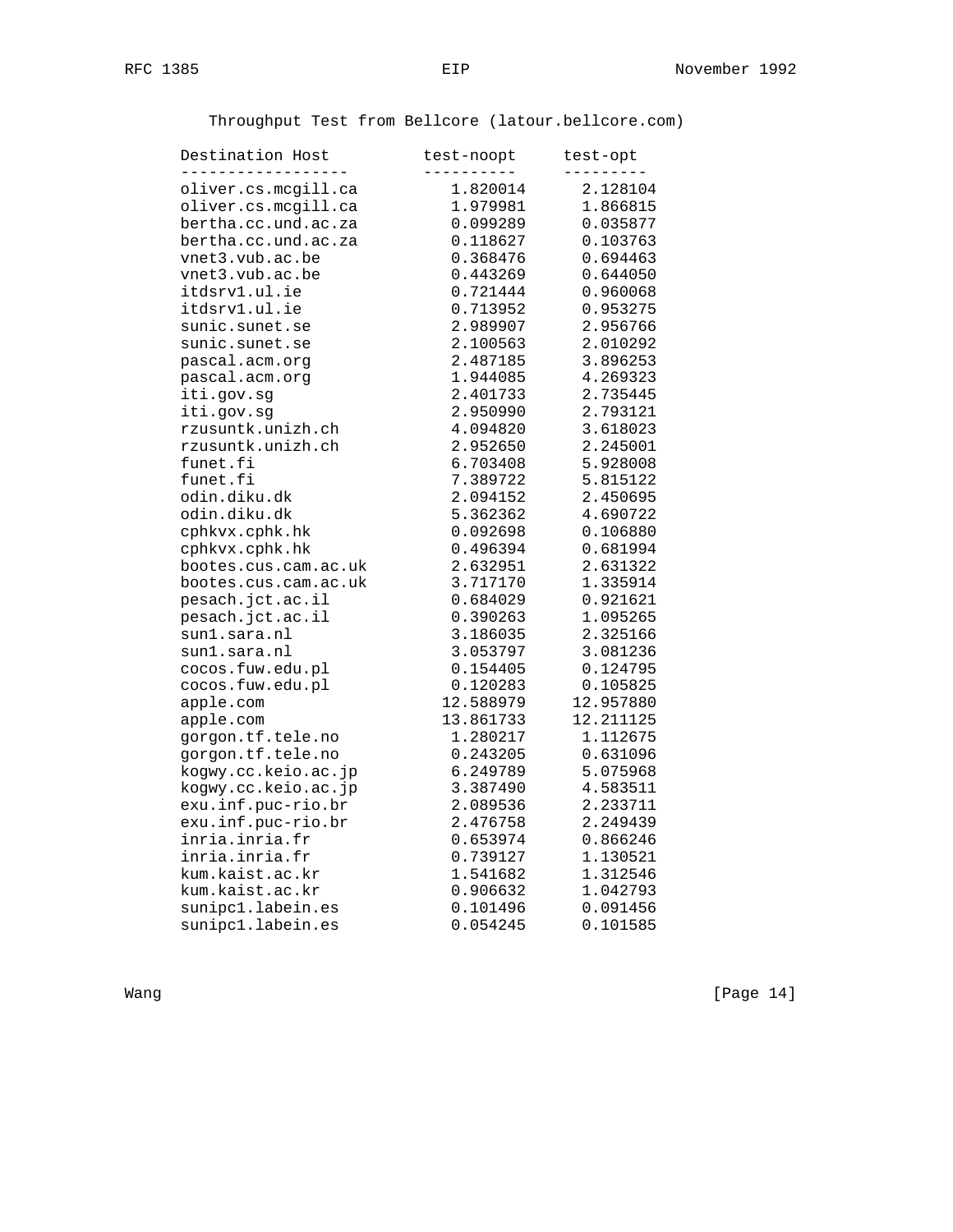| wifosv.wsr.ac.at        | 1.044443 | 0.369528 |
|-------------------------|----------|----------|
| wifosv.wsr.ac.at        | 0.596935 | 0.870377 |
| uunet.uu.net            | 9.530348 | 8.999789 |
| uunet.uu.net            | 8.941888 | 6.075660 |
| infnsun.aquila.infn.it  | 1.619418 | 1.569645 |
| infnsun.aquila.infn.it  | 1.156780 | 1.158000 |
| muttley.fc.ul.pt        | 0.353632 | 0.416126 |
| muttley.fc.ul.pt        | 0.221522 | 0.155505 |
| dmssyd.syd.dms.csiro.au | 3.433901 | 3.272839 |
| dmssyd.syd.dms.csiro.au | 3.408975 | 3.130188 |
| hamlet.caltech.edu      | 5.367756 | 6.325031 |
| hamlet.caltech.edu      | 4.828718 | 5.676571 |
| sztaki.hu               | 0.301120 | 0.362481 |
| sztaki.hu               | 0.253222 | 0.519892 |
| menvax.restena.lu       | 0.364221 | 0.480789 |
| menvax.restena.lu       | 0.456882 | 0.580778 |
| nctu.edu.tw             | 0.246523 | 1.199412 |
| nctu.edu.tw             | 0.423476 | 0.630833 |
| xalapa.lania.mx         | 0.748642 | 0.607284 |
| xalapa.lania.mx         | 0.716781 | 0.643030 |
| truth.waikato.ac.nz     | 2.197595 | 2.072601 |
| truth.waikato.ac.nz     | 2.489748 | 2.186684 |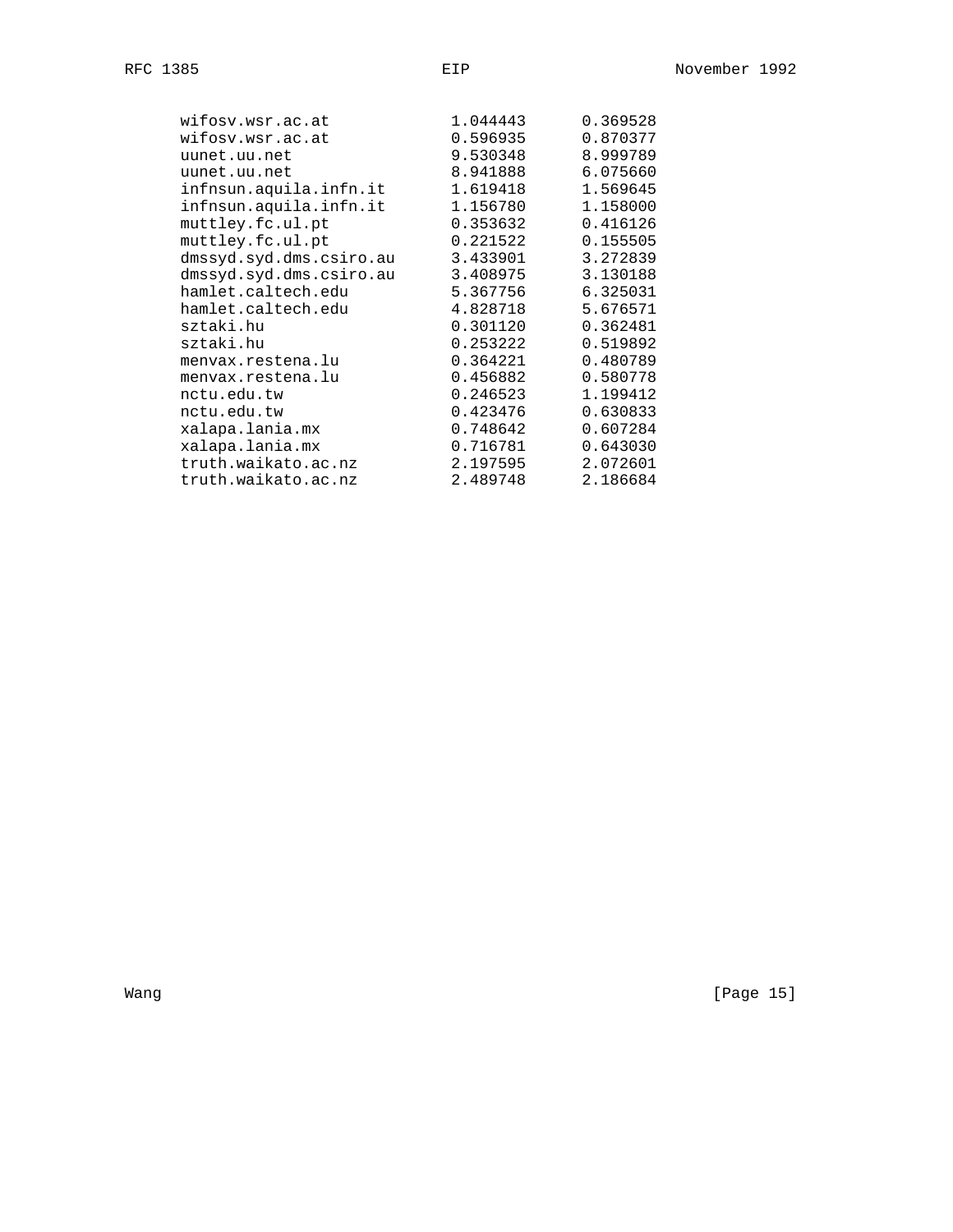Throughput Test from Cam U (cus.cam.ac.uk)

| Destination Host     | test-noopt<br>---------- | test-opt      |
|----------------------|--------------------------|---------------|
| oliver.cs.mcqill.ca  | 1.128756                 | .<br>1.285345 |
| oliver.cs.mcgill.ca  | 1.063096                 | 1.239709      |
| bertha.cc.und.ac.za  | 0.031218                 | 0.031221      |
| bertha.cc.und.ac.za  | 0.034405                 | 0.034925      |
| vnet3.vub.ac.be      | 0.568487                 | 0.731320      |
| vnet3.vub.ac.be      | 0.558238                 | 0.581415      |
| itdsrv1.ul.ie        | 1.064302                 | 1.284707      |
| itdsrv1.ul.ie        | 0.852089                 | 1.025779      |
| sunic.sunet.se       | 7.179942                 | 6.270326      |
| sunic.sunet.se       | 5.772485                 | 6.689160      |
| pascal.acm.org       | 1.661248                 | 1.726725      |
| pascal.acm.org       | 1.557839                 | 1.428193      |
| iti.gov.sg           | 0.600616                 | 0.926690      |
| iti.gov.sg           | 0.772887                 | 0.956636      |
| rzusuntk.unizh.ch    | 3.645913                 | 4.504969      |
| rzusuntk.unizh.ch    | 1.853503                 | 2.671272      |
| funet.fi             | 4.190147                 | 3.421110      |
| funet.fi             | 2.270988                 | 3.789678      |
| odin.diku.dk         | 1.361227                 | 0.993901      |
| odin.diku.dk         | 1.977774                 | 2.415716      |
| cphkvx.cphk.hk       | 1.173451                 | 1.298421      |
| cphkvx.cphk.hk       | 1.151376                 | 1.184210      |
| bootes.cus.cam.ac.uk | 269.589141               | 238.920081    |
| bootes.cus.cam.ac.uk | 331.203020               | 293.556436    |
| pesach.jct.ac.il     | 0.343598                 | 0.492202      |
| pesach.jct.ac.il     | 0.582809                 | 0.930958      |
| sun1.sara.nl         | 1.529277                 | 1.470571      |
| sunl.sara.nl         | 0.896041                 | 0.894923      |
| cocos.fuw.edu.pl     | 0.131180                 | 0.142239      |
| cocos.fuw.edu.pl     | 0.137697                 | 0.148895      |
| apple.com            | 1.330794                 | 0.453590      |
| apple.com            | 0.856476                 | 0.714661      |
| gorgon.tf.tele.no    | 0.094793                 | 0.099981      |
| gorgon.tf.tele.no    | 0.167257                 | 0.151625      |
| kogwy.cc.keio.ac.jp  | 0.154681                 | 0.178868      |
| kogwy.cc.keio.ac.jp  | 1.095814                 | 0.871496      |
| exu.inf.puc-rio.br   | 0.454272                 | 0.384484      |
| exu.inf.puc-rio.br   | 0.705198                 | 0.690708      |
| inria.inria.fr       | 0.149511                 | 0.150021      |
| inria.inria.fr       | 0.071125                 | 0.077257      |
| kum.kaist.ac.kr      | 0.721184                 | 0.549511      |
| kum.kaist.ac.kr      | 0.250285                 | 0.296195      |
| sunipc1.labein.es    | 0.519284                 | 0.491745      |
| sunipc1.labein.es    | 0.990174                 | 1.009475      |

Wang [Page 16]